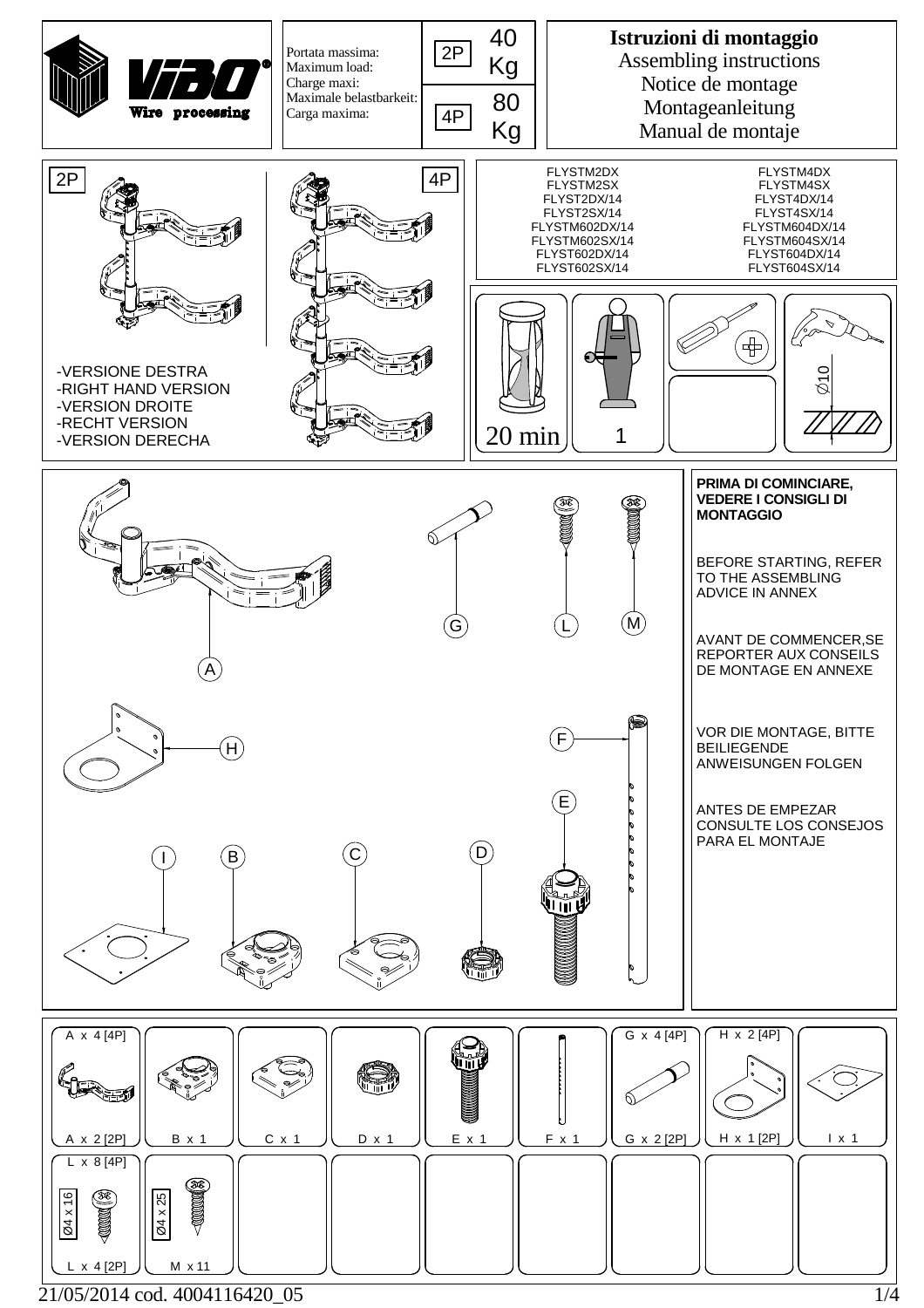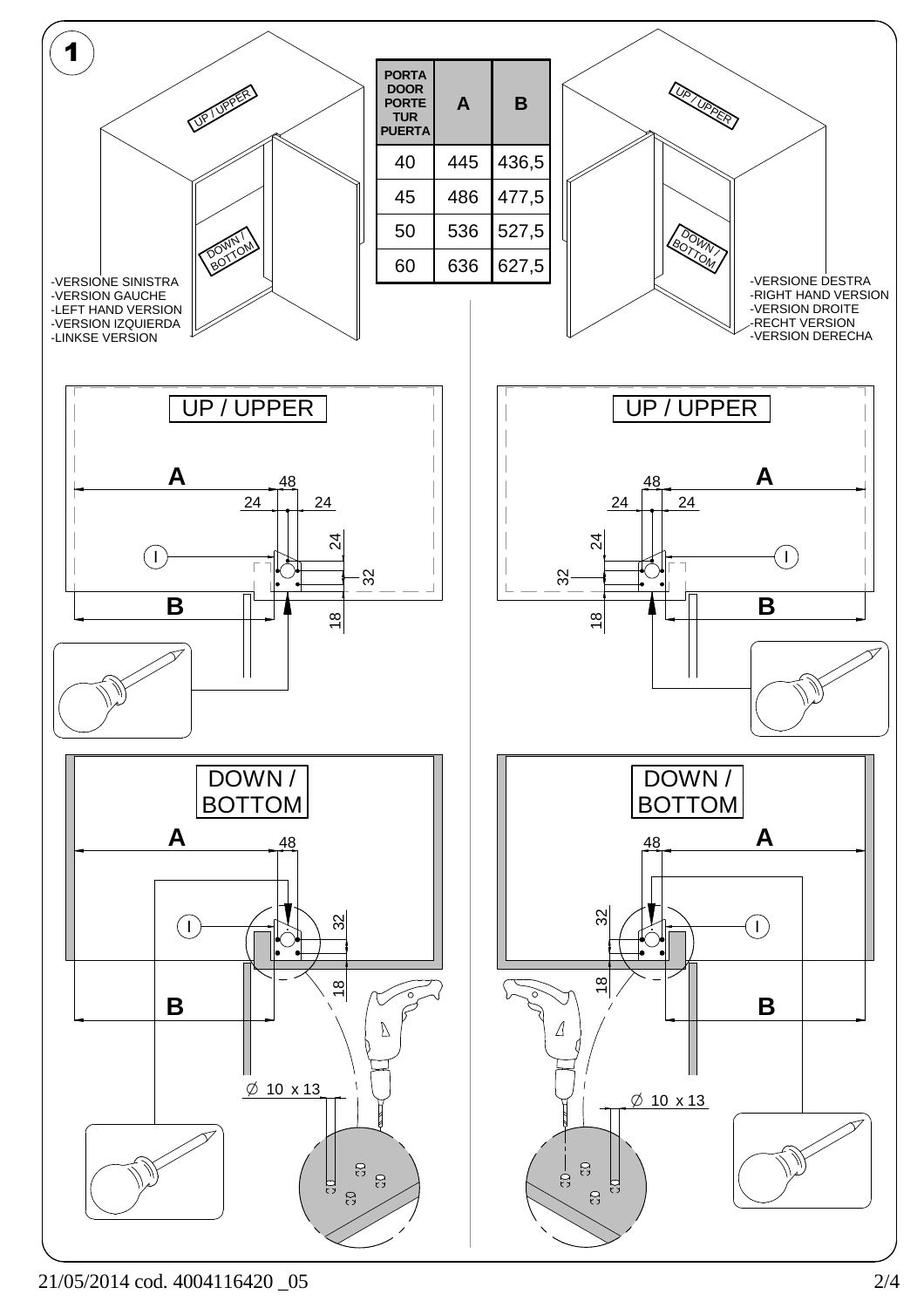

21/05/2014 cod. 4004116420\_05 3/4